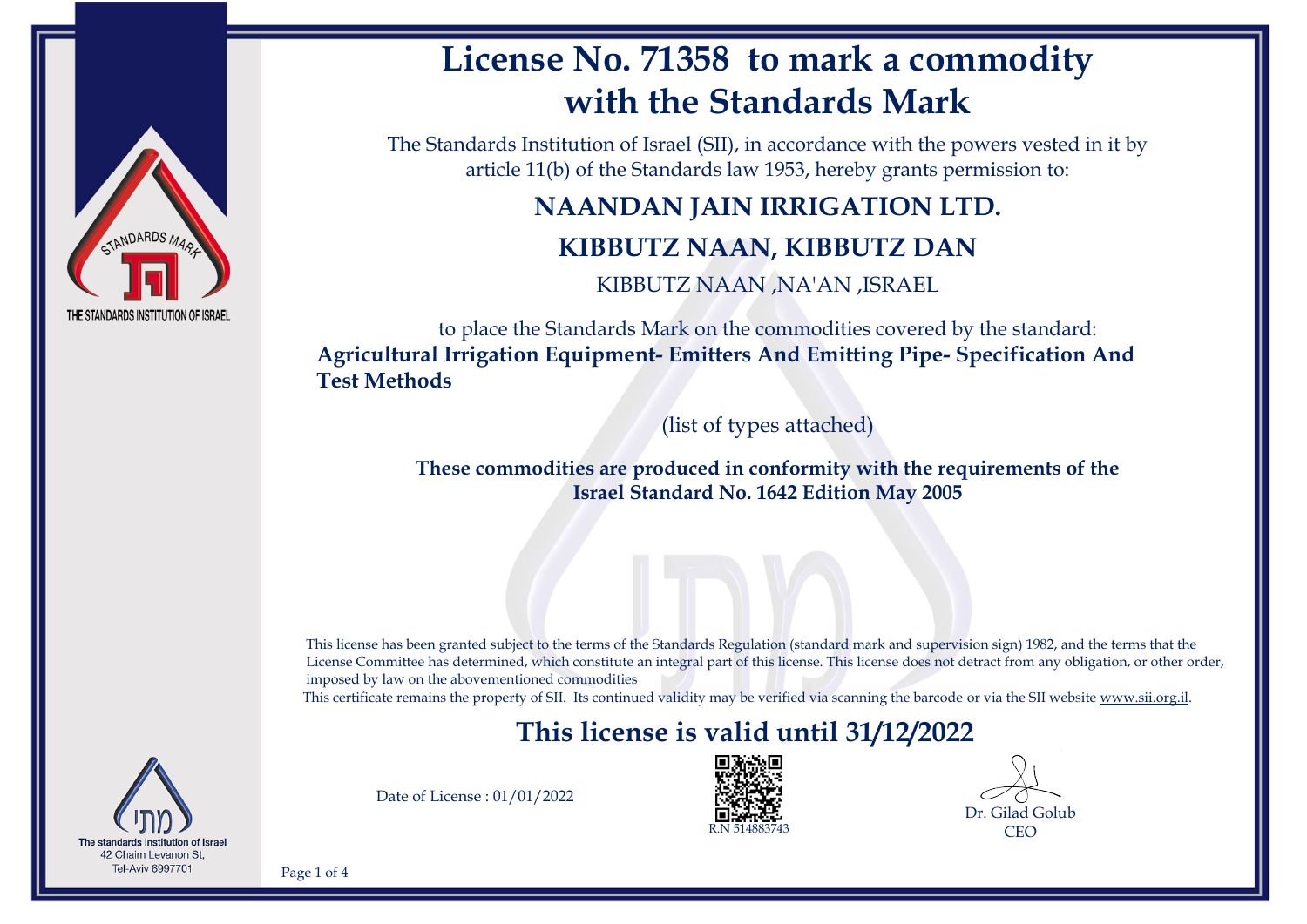

# **Annex A: License No. 71358 Factory: NAANDAN JAIN IRRIGATION LTD. KIBBUTZ NAAN, KIBBUTZ DAN**

**Commodities:** Agricultural Irrigation Equipment- Emitters And Emitting Pipe- Specification And Test Methods

#### **Models:**

- 1. TIF DRIP, NOMINAL DIAMETER 16MM NOMINAL FLOW RATE 1.0 L/H
- 2. TIF DRIP, NOMINAL DIAMETER 16MM NOMINAL FLOW RATE 2.0 L/H
- 3. TIF DRIP, NOMINAL DIAMETER 16MM NOMINAL FLOW RATE 3.6 L/H
- 4. NAANPC, NOMINAL DIAMETER 16MM, NOMINAL FLOW RATE 1.6 L/H
- 5. NAANPC, NOMINAL DIAMETER 16MM, NOMINAL FLOW RARE 2.2 L/H
- 6. NAANPC, NOMINAL DIAMETER 16MM, NOMINAL FLOW RATE 3.5 L/H
- 7. NAANPC, NOMINAL DIAMETER 20MM, WALL THICKNESS 1.2 NOMINAL FLOW RATE 0.95 L/H
- 8. NAANPC, NOMINAL DIAMETER 20MM, NOMINAL FLOW RATE 1.6 L/H

### **This license is valid until 31/12/2022**



Date of License : 01/01/2022



Dr. Gilad Golub CEO

Page 2 of 4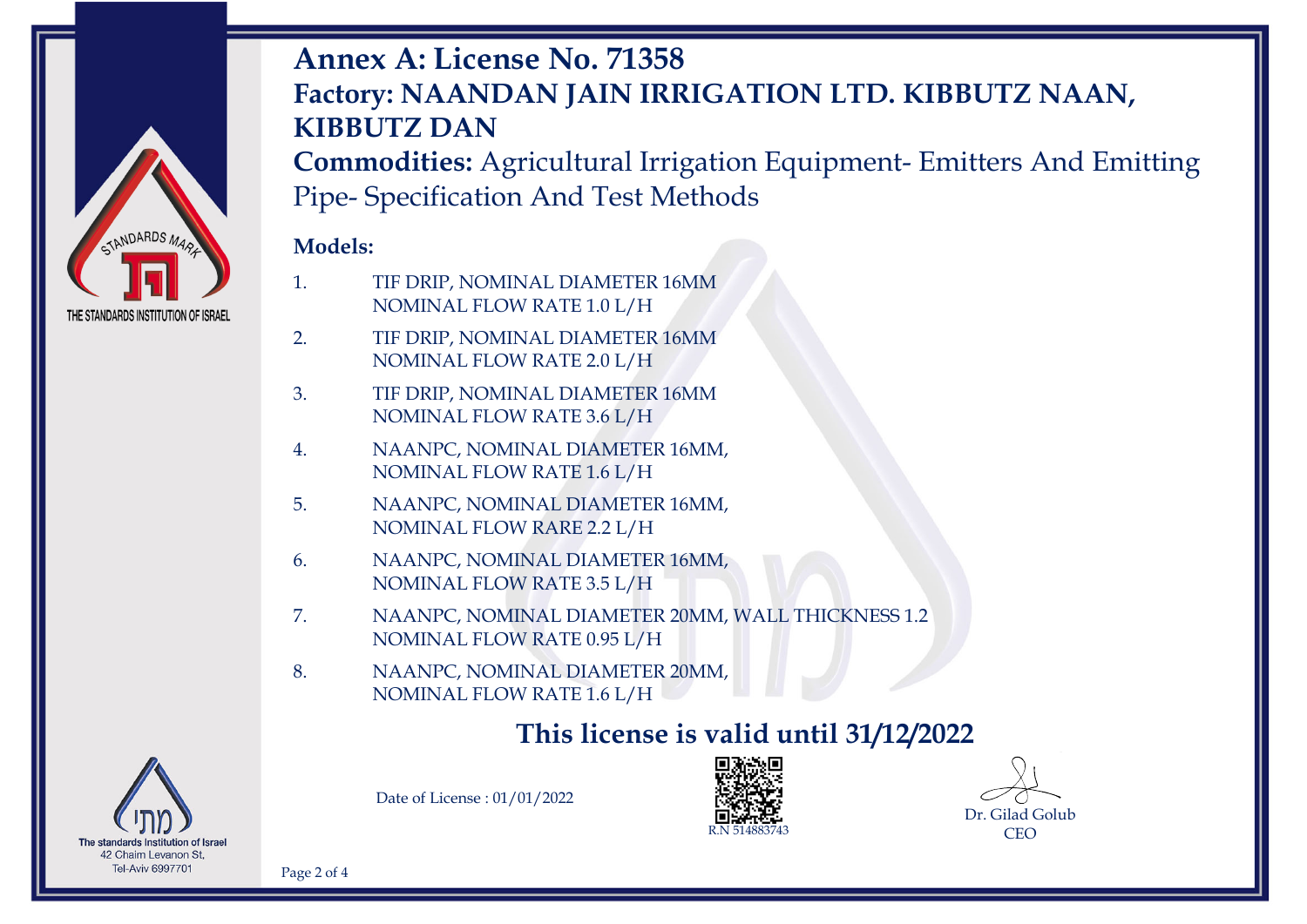

# **Annex A: License No. 71358 Factory: NAANDAN JAIN IRRIGATION LTD. KIBBUTZ NAAN, KIBBUTZ DAN**

**Commodities:** Agricultural Irrigation Equipment- Emitters And Emitting Pipe- Specification And Test Methods

9. NAANPC, NOMINAL DIAMETER 20MM, NOMINAL FLOW RATE 2.2 L/H

10. NAANPC, NOMINAL DIAMETER 20MM, NOMINAL FLOW RATE 3.8 L/H

11. "AMNON DRIP" NOMINAL DIAMETER 16 MM. NOMINAL FLOW RATE 1.1 L/H, WALL THICKNESS 1.15 MM. NOMINAL FLOW RATE 1.6 L/H, WALL THICKNESS 1.15 MM. NOMINAL FLOW RATE 2.2 L/H, WALL THICKNESS 1.15 MM. NOMINAL FLOW RATE 3.8 L/H, WALL THICKNESS 1.15 MM.

- 12. "AMNON DRIP" NOMINAL DIAMETER 20 MM. NOMINAL FLOW RATE 1.1 L/H, WALL THICKNESS 1.20 MM. NOMINAL FLOW RATE 1.6 L/H, WALL THICKNESS 1.20 MM. NOMINAL FLOW RATE 2.2 L/H, WALL THICKNESS 1.20 MM. NOMINAL FLOW RATE 3.8 L/H, WALL THICKNESS 1.20 MM.
- 13. "TOP DRIP HD" NOMINAL DIAMETER 20MM, NOMINAL FLOW RATE 1.6 L/H
- 14. "TOP DRIP HD" NOMINAL DIAMETER 20MM, NOMINAL FLOW RATE 1.0 L/H

### **This license is valid until 31/12/2022**



Date of License : 01/01/2022



Dr. Gilad Golub CEO

Page 3 of 4